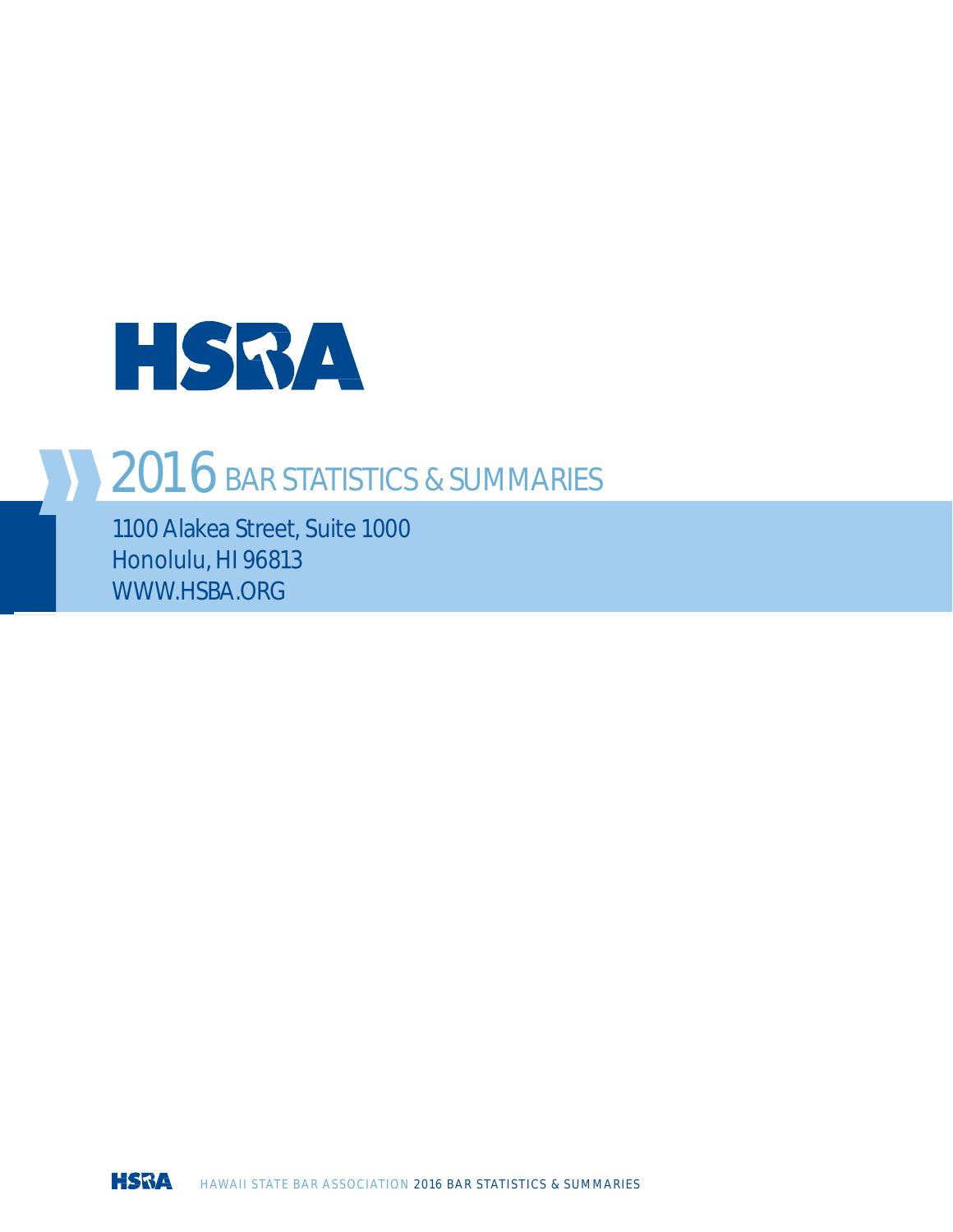#### MEMBERSHIP BREAKDOWN STRUCTURE OF PRACTICE

TOTAL MEMBERSHIP 7,804

Active Attorneys: 4,858

Inactive Attorneys:

2,946

IN HAWAII

Oahu Attorneys: 4,489

Maui Attorneys: 320

Kauai Attorneys:

135

East Hawaii Attorneys:

204

West Hawaii Attorneys:

170

TOTAL ATTORNEYS IN HAWAII

5,318

ACTIVE MEMBERS:

4,858

JUDGES

93

GOVERNMENT ATTORNEYS:

903

IN HOUSE COUNSEL:

241

SOLO PRACTICE:

1,365

FIRMS OF 2-5 ATTORNEYS:

635

FIRMS OF 6-14 ATTORNEYS:

419

FIRMS OF 15 OR MORE:

768



 $\overline{1}$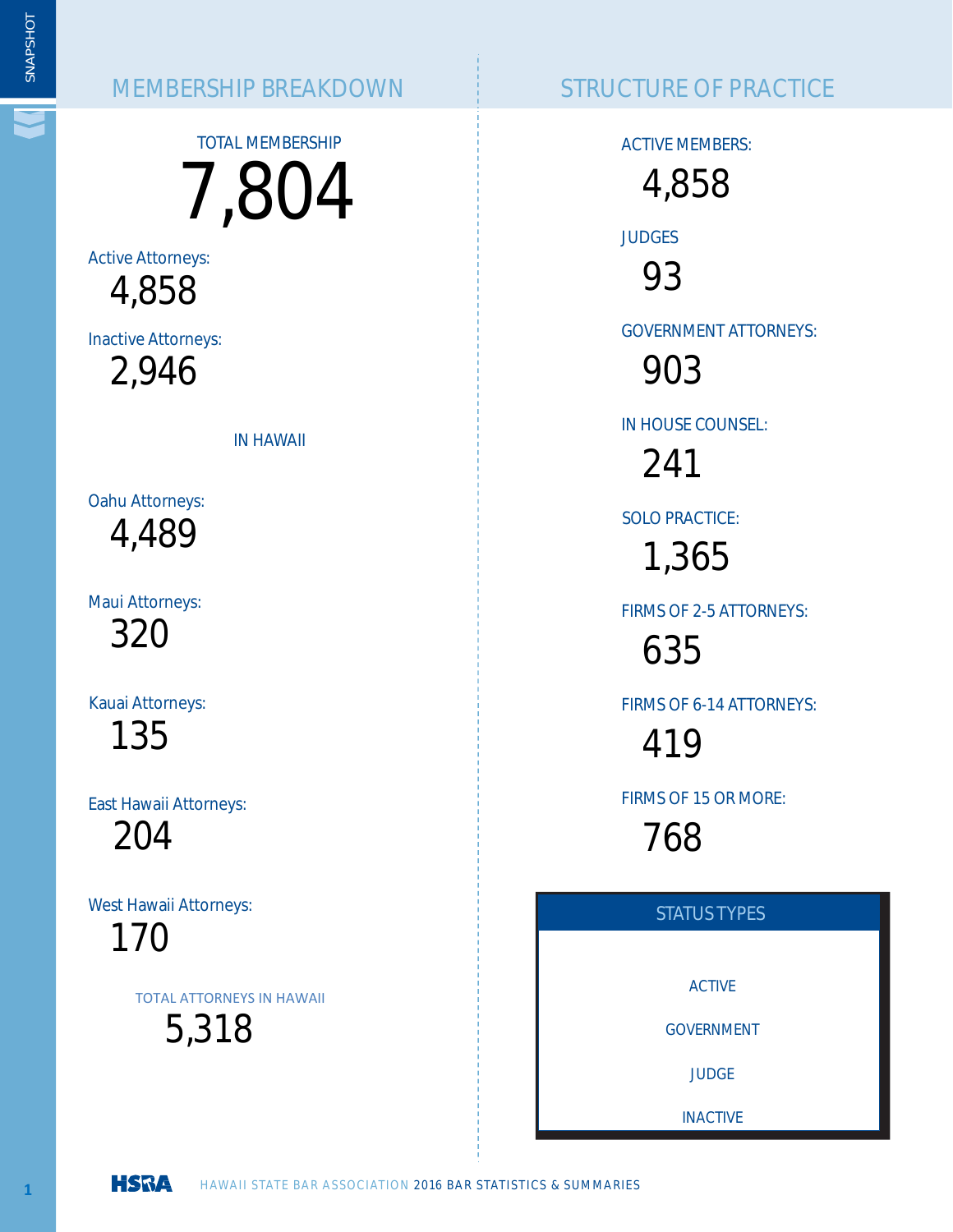# 2016 MEMBERSHIP CLASSIFICATION REPORT



|                    |      |       |       | Total  | Women  | Total | Hawaii  |              | Hawaii |
|--------------------|------|-------|-------|--------|--------|-------|---------|--------------|--------|
|                    |      |       |       | in     | in     | under | Women   | <b>Total</b> | Women  |
|                    |      | Total | Women | Hawaii | Hawaii | 5     | under 5 | $5+$         | $5+$   |
| <b>Active</b>      | 2016 | 3,862 | 1,375 | 3,312  | 1,375  | 607   | 294     | 3,255        | 1,081  |
|                    | 2015 | 3,836 | 1,410 | 3,276  | 1,200  | 367   | 205     | 3,347        | 995    |
|                    | 2014 | 3,806 | 1,398 | 3,322  | 1,228  | 247   | 130     | 3,559        | 1,098  |
| Government         | 2016 | 903   | 439   | 832    | 410    | 139   | 66      | 693          | 344    |
|                    | 2015 | 907   | 464   | 845    | 436    | 133   | 62      | 785          | 372    |
|                    | 2014 | 914   | 460   | 846    | 433    | 87    | 41      | 827          | 392    |
| Judge              | 2016 | 93    | 31    | 92     | 31     |       |         | 93           | 31     |
|                    | 2015 | 91    | 31    | 88     | 31     |       |         | 90           | 33     |
|                    | 2014 | 93    | 32    | 92     | 32     |       |         | 93           | 32     |
| <b>Total</b>       | 2016 | 4,858 | 1,845 | 4,236  | 1,816  | 746   | 360     | 4,041        | 1,456  |
|                    | 2015 | 4,834 | 1,905 | 4,209  | 1,667  | 500   | 267     | 4,222        | 1,400  |
|                    | 2013 | 4,813 | 1,890 | 4,260  | 1,693  | 334   | 171     | 4,479        | 1,522  |
| <b>Inactive</b>    | 2016 | 2,946 | 1,343 | 1,082  | 553    | 248   | 39      | 2,698        | 514    |
|                    | 2015 | 2,807 | 1,324 | 738    | 393    | 178   | 98      | 2,628        | 1,225  |
|                    | 2014 | 2,847 | 1,329 | 1,046  | 533    | 85    | 31      | 2,762        | 502    |
| <b>Grand Total</b> | 2016 | 7,804 | 3,188 | 5,318  | 2,369  | 994   | 399     | 6,739        | 1,970  |
|                    | 2015 | 7,641 | 3,229 | 4,689  | 2,058  | 814   | 368     | 6,825        | 2,623  |
|                    | 2014 | 7,660 | 3,219 | 5,306  | 2,226  | 419   | 202     | 7,241        | 2,024  |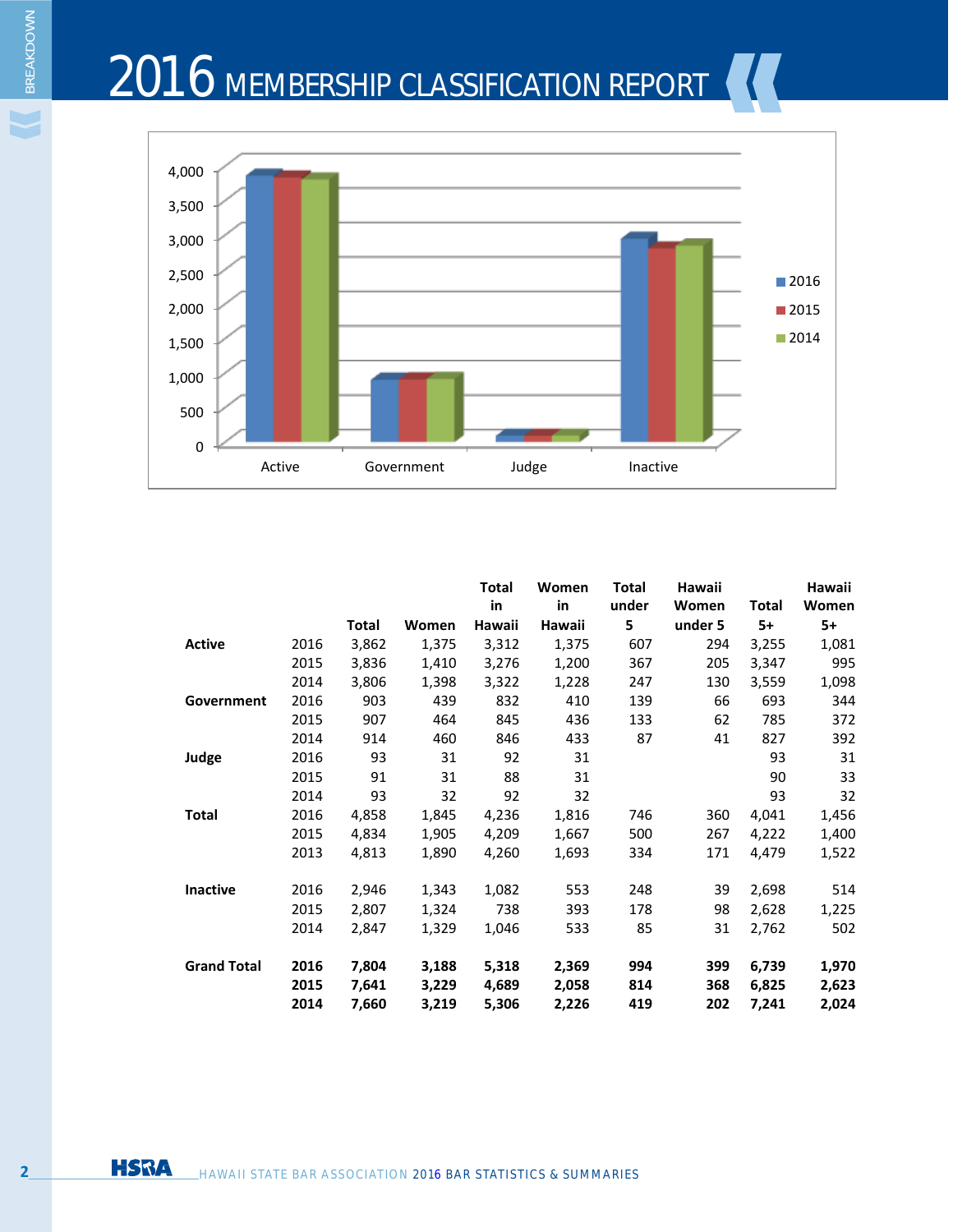# 2016 AGE STATISTICS

| <b>Age Statistics</b> | $20 - 29$ | 30-39 | 40-49 | 50-59 | 60-69 | 70-79 | 80-89 | $90+$ | <b>Total</b><br><b>Members</b> |
|-----------------------|-----------|-------|-------|-------|-------|-------|-------|-------|--------------------------------|
| Active 2016           | 89        | 674   | 761   | 876   | 1,051 | 366   | 39    | 6     | 3,862                          |
| Active 2015           | 104       | 674   | 755   | 908   | 1,026 | 327   | 35    |       | 3,836                          |
| Active 2014           | 106       | 645   | 776   | 944   | 1,008 | 282   | 40    | 5.    | 3,806                          |
| Government 2016       | 29        | 223   | 223   | 234   | 175   | 18    |       |       | 903                            |
| Government 2015       | 35        | 226   | 226   | 235   | 164   | 19    | 2     |       | 907                            |
| Government 2014       | 38        | 221   | 225   | 253   | 161   | 14    | 2     |       | 914                            |
| <b>Judge 2016</b>     |           |       | 8     | 28    | 53    | 3     |       |       | 93                             |
| <b>Judge 2015</b>     |           |       | 10    | 31    | 49    |       |       |       | 91                             |
| <b>Judge 2014</b>     |           |       | 11    | 36    | 44    |       |       |       | 93                             |
| Inactive 2016         | 36        | 399   | 590   | 717   | 788   | 344   | 58    | 14    | 2,946                          |
| Inactive 2015         | 28        | 384   | 612   | 706   | 761   | 256   | 52    | 8     | 2,807                          |
| Inactive 2014         | 33        | 416   | 649   | 702   | 752   | 237   | 48    | 10    | 2,847                          |

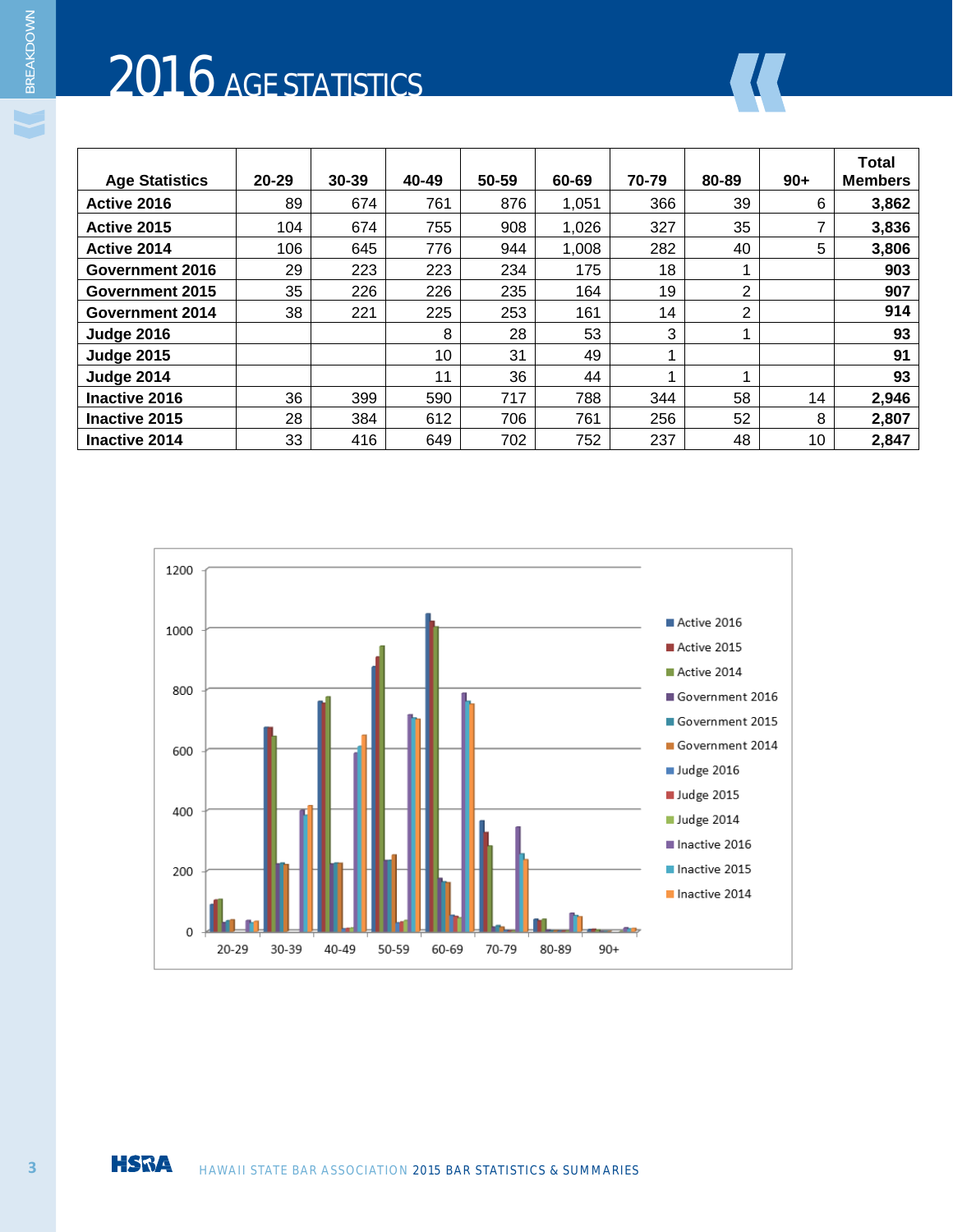## 2016 CLASSIFICATION REPORT BY GENDER PER ISLAND



|       |      |               | Active | Gov't | Judge                   | Inactive<br>(Voluntary<br>/ProBono) | Total |                    |      |               | Active | Gov't | Judge        | Inactive<br>(Voluntary<br>/ProBono) | Total |
|-------|------|---------------|--------|-------|-------------------------|-------------------------------------|-------|--------------------|------|---------------|--------|-------|--------------|-------------------------------------|-------|
| Oahu  | 2016 | <b>Female</b> | 1,011  | 334   | 26                      | 487                                 | 1,858 | East Hawaii        | 2016 | Female        | 32     | 24    |              | 15                                  | 71    |
|       |      | <b>Male</b>   | 1,797  | 335   | 49                      | 450                                 | 2,631 |                    |      | <b>Male</b>   | 84     | 27    |              | 22                                  | 133   |
|       | 2015 | <b>Female</b> | 928    | 355   | 24                      | 348                                 | 1,643 |                    | 2015 | <b>Female</b> | 32     | 26    | 1            | 11                                  | 70    |
|       |      | <b>Male</b>   | 1,645  | 314   | 41                      | 291                                 | 2,291 |                    |      | <b>Male</b>   | 66     | 25    | 5            | 14                                  | 110   |
|       | 2014 | <b>Female</b> | 1,048  | 359   | 26                      | 476                                 | 1,909 |                    | 2014 | <b>Female</b> | 39     | 23    | 1            | 15                                  | 78    |
|       |      | <b>Male</b>   | 1,775  | 317   | 43                      | 436                                 | 2,571 |                    |      | <b>Male</b>   | 79     | 31    | 5            | 22                                  | 137   |
| Maui  | 2016 | <b>Female</b> | 64     | 27    | $\mathbf{2}$            | 17                                  | 110   | <b>West Hawaii</b> | 2016 | <b>Female</b> | 42     | 11    | 1            | 16                                  | 70    |
|       |      | <b>Male</b>   | 129    | 41    | $\overline{1}$          | 33                                  | 210   |                    |      | <b>Male</b>   | 72     | 7     | 3            | 18                                  | 100   |
|       | 2015 | <b>Female</b> | 67     | 31    | $\mathbf{2}$            | 14                                  | 114   |                    | 2015 | <b>Female</b> | 35     | 9     | $\mathbf{2}$ | 11                                  | 57    |
|       |      | <b>Male</b>   | 113    | 46    | 6                       | 22                                  | 187   |                    |      | <b>Male</b>   | 61     | 8     | 3            | 10                                  | 82    |
|       | 2014 | Female        | 77     | 26    | 2                       | 16                                  | 121   |                    | 2014 | Female        | 35     | 11    | 1            | 15                                  | 62    |
|       |      | <b>Male</b>   | 125    | 42    | 6                       | 26                                  | 199   |                    |      | <b>Male</b>   | 65     | 10    | 4            | 14                                  | 93    |
| Kauai | 2016 | <b>Female</b> | 33     | 14    | 2                       | 12                                  | 61    | Total              | 2016 | Female        | 1,182  | 410   | 31           | 547                                 | 2,170 |
|       |      | <b>Male</b>   | 48     | 12    | $\mathbf{2}$            | 12                                  | 74    |                    |      | <b>Male</b>   | 2,130  | 422   | 61           | 535                                 | 3,148 |
|       | 2015 | Female        | 29     | 15    | $\mathbf{2}$            | 9                                   | 55    |                    | 2015 | Female        | 1,211  | 440   | 33           | 521                                 | 2,205 |
|       |      | <b>Male</b>   | 45     | 13    | $\mathbf{2}$            | 8                                   | 68    |                    |      | Male          | 2,060  | 409   | 59           | 490                                 | 3,018 |
|       | 2014 | Female        | 29     | 14    | $\mathbf{2}$            | 11                                  | 56    |                    | 2014 | Female        | 1,228  | 433   | 32           | 533                                 | 2,226 |
|       |      | <b>Male</b>   | 50     | 13    | $\overline{\mathbf{2}}$ | 15                                  | 80    |                    |      | <b>Male</b>   | 2,094  | 413   | 60           | 513                                 | 3,080 |



BREAKDOWN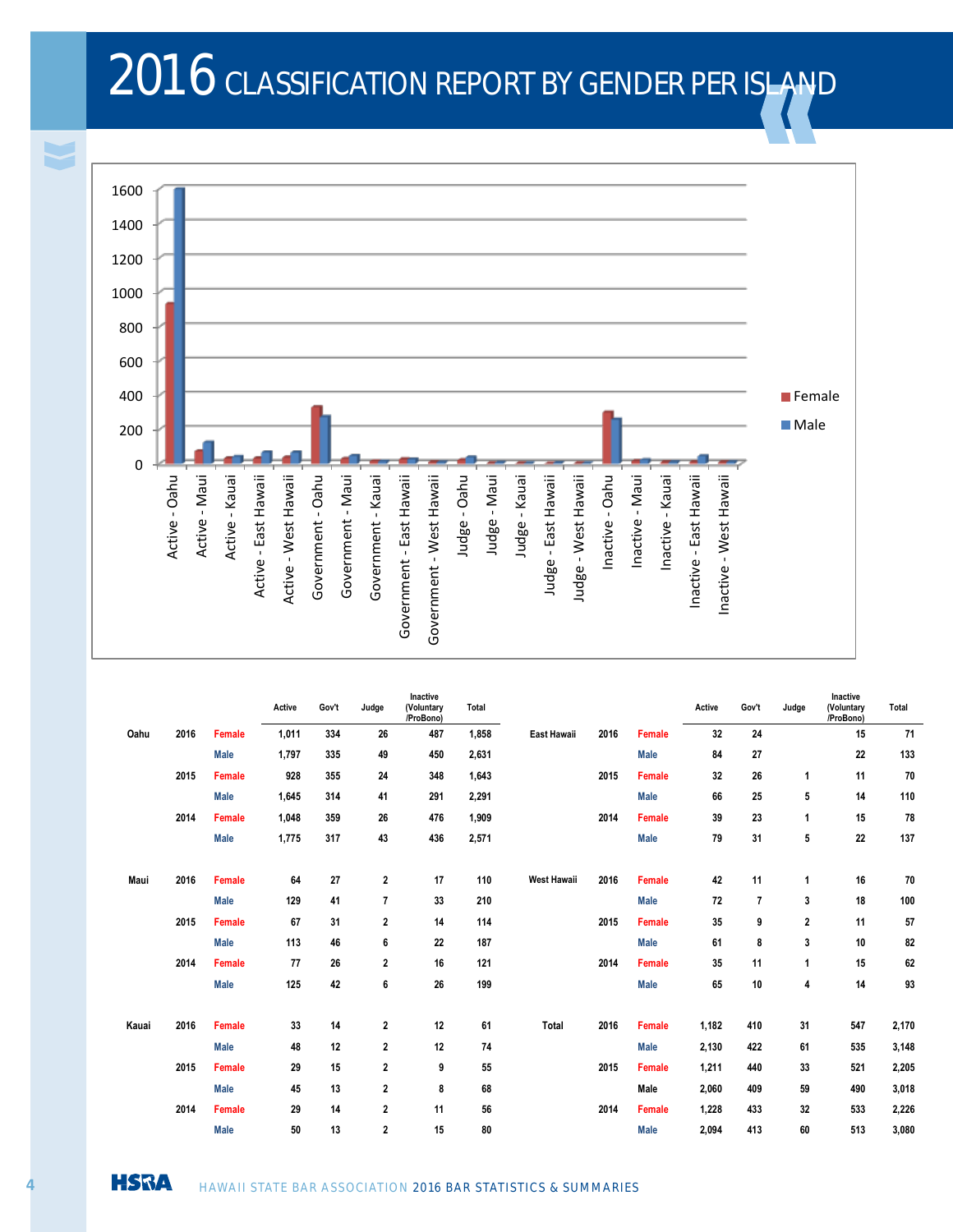### 2016 Member Structure



|                                | 2016  | 2015  | 2014  |
|--------------------------------|-------|-------|-------|
| <b>Not In Private Practice</b> | 675   | 702   | 610   |
| 15 or more attorneys           | 768   | 772   | 797   |
| 6-14 attorneys                 | 419   | 423   | 399   |
| 2-5 attorneys                  | 635   | 622   | 640   |
| Solo                           | 1,365 | 1,363 | 1,360 |
|                                |       |       |       |

BREAKDOWN

V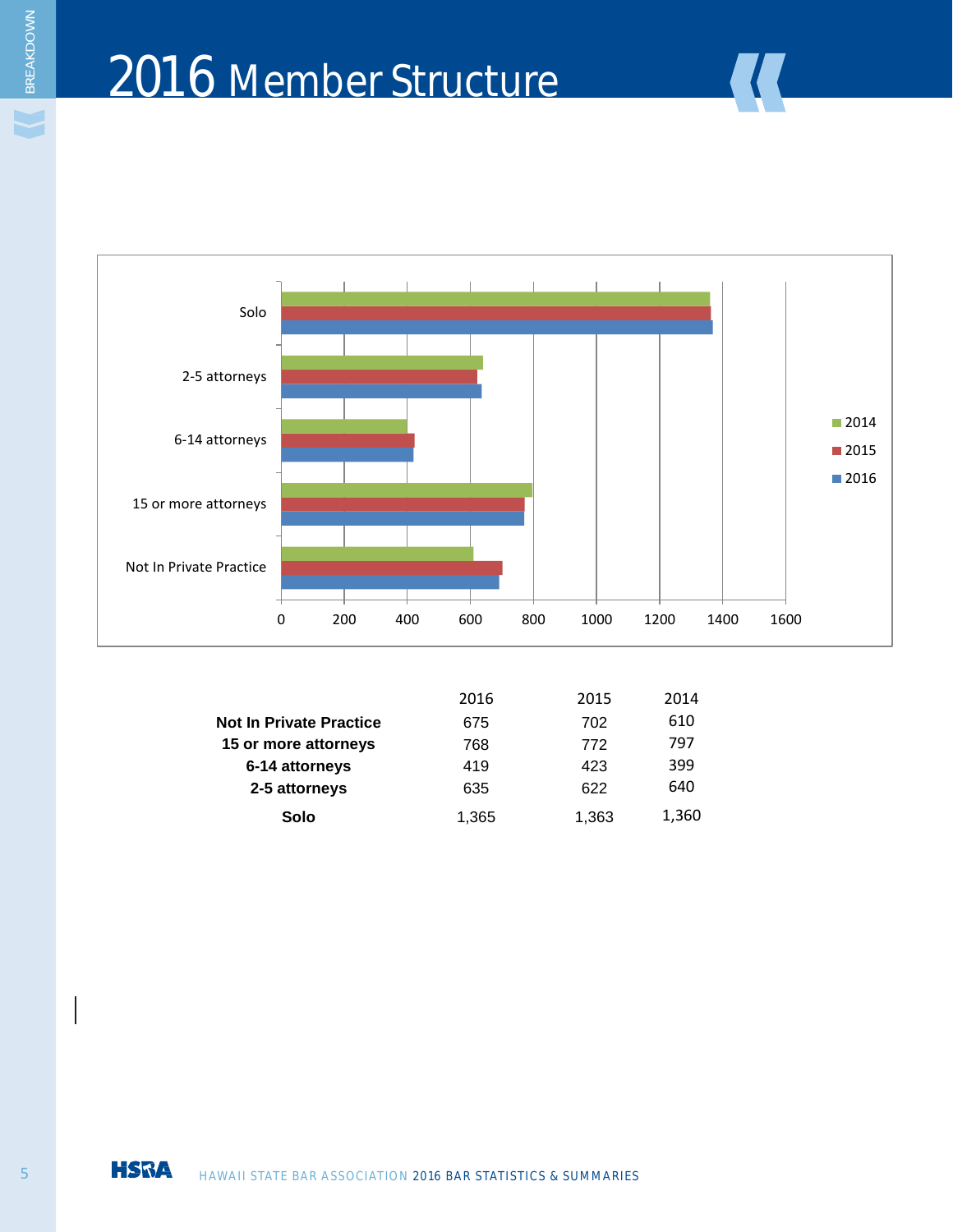# 2016 ETHNICITY SUMMARY



|            | Caucasian |     |     | Japanese |                | Chinese | Hawaiian. | Part Haw'n | Korean |    |    | Filipino | Afro<br>American |    |    | Pacific<br>Islander  |    | Hispanic |    | Other | <b>No Answer</b> |       |       | Total | <b>TOTAL</b>   |
|------------|-----------|-----|-----|----------|----------------|---------|-----------|------------|--------|----|----|----------|------------------|----|----|----------------------|----|----------|----|-------|------------------|-------|-------|-------|----------------|
|            |           | M   |     | M        |                | M       |           |            |        | M  |    | <b>A</b> |                  | M  |    |                      |    | M        |    | M     |                  | M     |       | M     | <b>Members</b> |
|            |           |     |     |          |                |         |           |            |        |    |    |          |                  |    |    |                      |    |          |    |       |                  |       |       |       |                |
| Active     | 202       | 444 | 121 | 238      | 44             | 111     | 75        | 97         | 30     | 34 | 41 | 41       | a                | 10 |    | $\ddot{\phantom{1}}$ | 12 | 13       |    | 71    | 794              | 1.417 | 1.375 | 2.487 | 3,862          |
| Government | 35        | 53  | 52  | 50       | $\overline{A}$ | 24      | 38        | 24         |        |    |    | 13       |                  |    |    |                      |    |          | 14 |       | 271              | 270   | 439   | 464   | 903            |
| Judge      |           |     |     |          |                |         |           |            |        |    |    |          |                  |    |    |                      |    | $\Omega$ |    |       | 20               | 31    | 31    | 62    | 93             |
| Inactive   | 202       | 379 | 81  | 113      | 45             | 48      | 76        | 51         | 24     | 15 | 20 | 19       |                  |    | 15 |                      |    |          | 33 | 34    | 831              | 924   | 1.342 | 1.604 | 2,948          |
| Total      | 441       | 884 | 258 | 410      | 101            | 183     | 194       | 176        | 62     | 59 | 68 | 78       | 14               | 18 | 23 | 26                   | 23 | 25       | 87 | 116   | 1.916            | 2.642 | 3.187 | 4,617 | 7,804          |



BREAKDOWN

V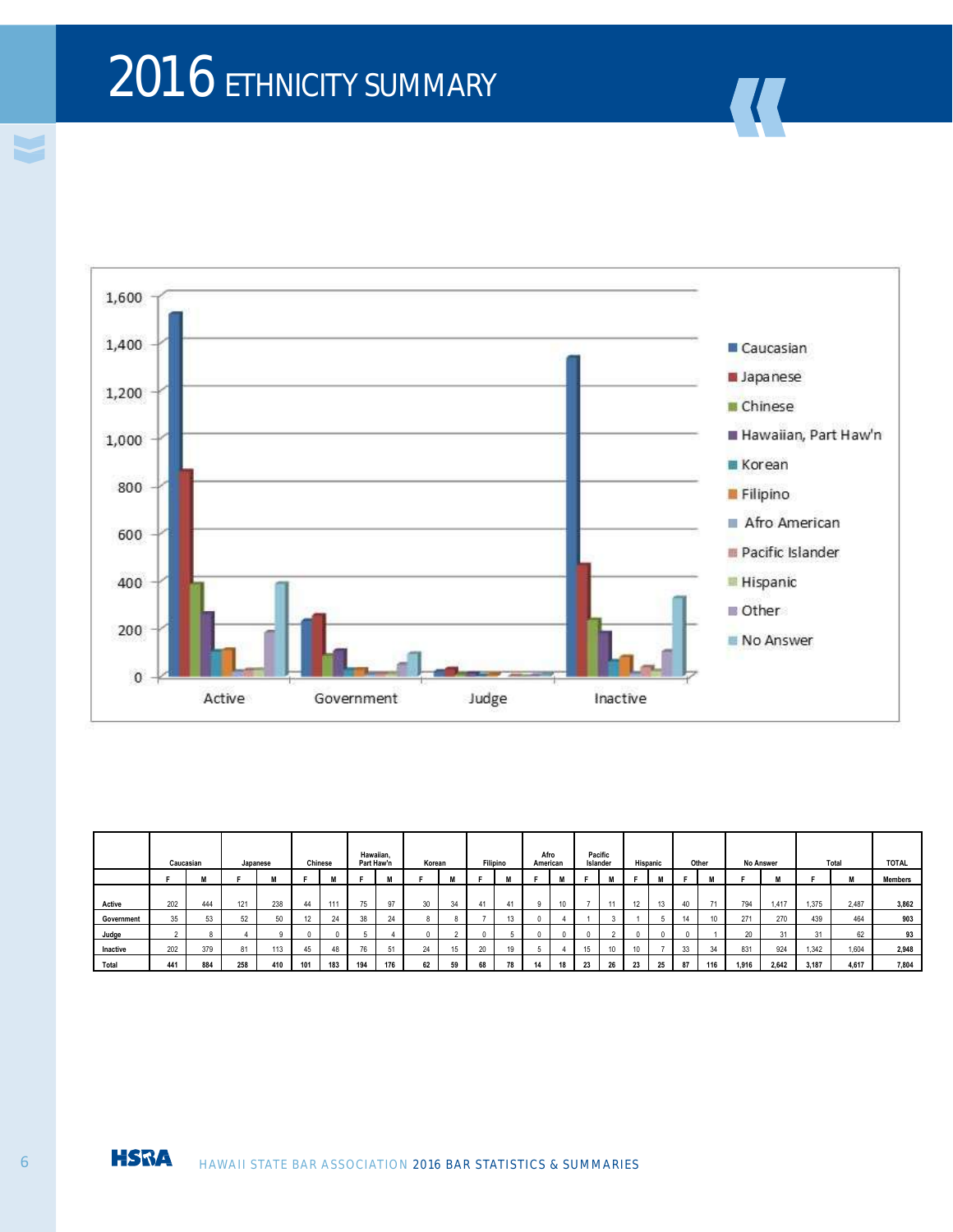

|      | <b>With Insurance</b> | <b>Without Insurance</b> | <b>Not Applicable</b><br>(In House Counsel) |
|------|-----------------------|--------------------------|---------------------------------------------|
| 2016 | 2575                  | 890                      | 1393                                        |
| 2015 | 2632                  | 800                      | 577                                         |
| 2014 | 2519                  | 723                      | 564                                         |
| 2013 | 2,509                 | 718                      | 537                                         |

¥

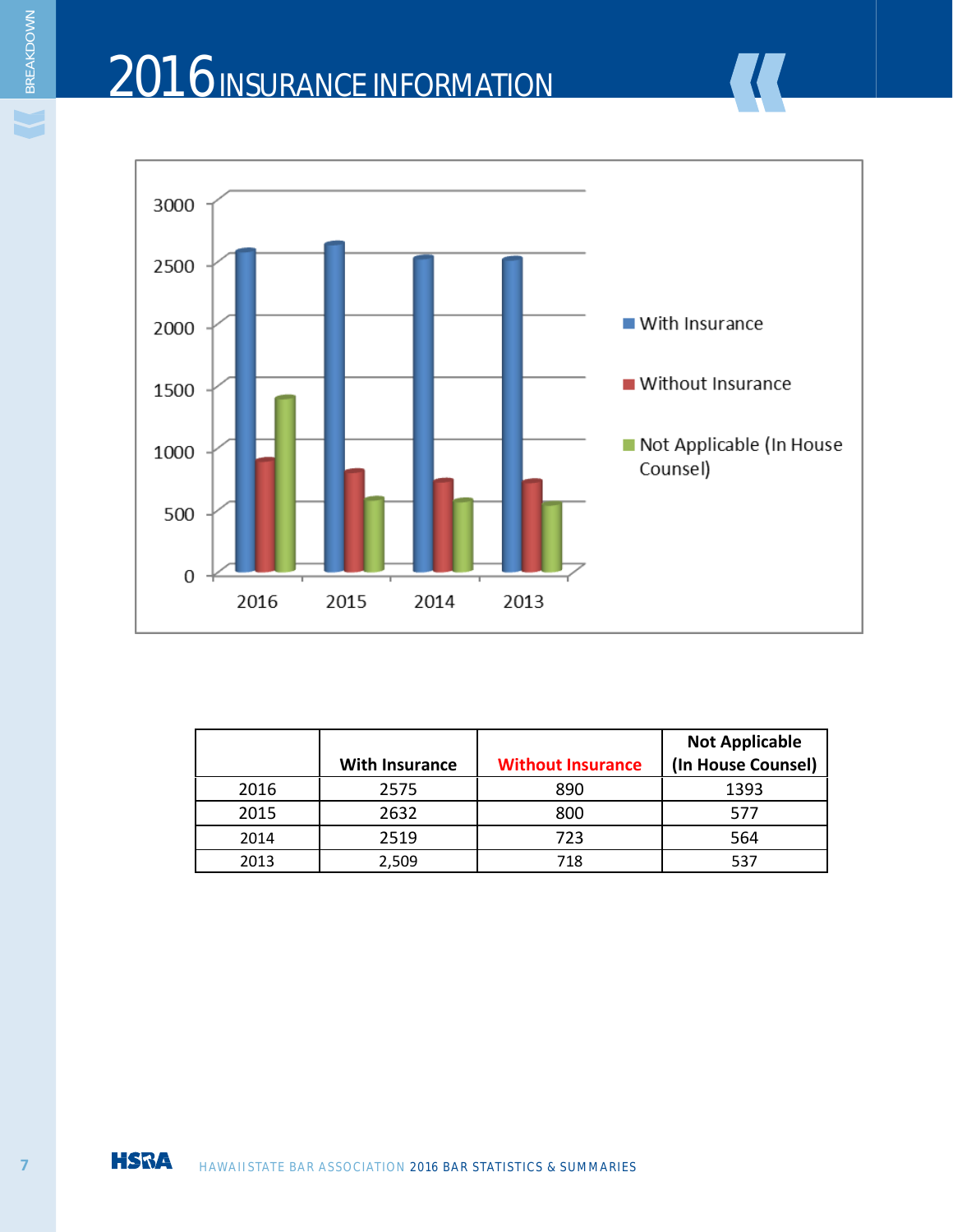| 2014 | <b>Status</b>   | Total # of<br><b>Members</b> | # of Members<br><b>Providing Pro</b><br><b>Bono</b> |     | *2013 Pro Bono<br><b>Hours Reported</b> | Average |
|------|-----------------|------------------------------|-----------------------------------------------------|-----|-----------------------------------------|---------|
|      | Government      | 914                          | 242                                                 | 26% | 8.643                                   | 35.71   |
|      | <b>Judges</b>   | 93                           | 43                                                  | 46% | 2,101                                   | 48.86   |
|      | <b>Active</b>   | 3,806                        | 2,370                                               | 62% | 146.420                                 | 61.78   |
|      | <b>Inactive</b> | 2.847                        | 525                                                 | 18% | 31.299                                  | 59.62   |
|      | Total           | 7,660                        | 3,180                                               | 42% | 188,463                                 | 59.27   |

| 2015 | <b>Status</b>   | Total # of<br><b>Members</b> | # of Members<br><b>Providing Pro</b><br><b>Bono</b> |     | *2014 Pro Bono<br><b>Hours Reported</b> | Average |
|------|-----------------|------------------------------|-----------------------------------------------------|-----|-----------------------------------------|---------|
|      | Government      | 907                          | 241                                                 | 27% | 6,341                                   | 26.31   |
|      | <b>Judges</b>   | 91                           | 43                                                  | 47% | 1.845                                   | 42.90   |
|      | <b>Active</b>   | 3,836                        | 2,342                                               | 61% | 135,107                                 | 57.69   |
|      | <b>Inactive</b> | 2,807                        | 465                                                 | 17% | 27.282                                  | 58.67   |
|      | Total           | 7,641                        | 3,091                                               | 40% | 170,575                                 | 55.18   |

| 2016 | <b>Status</b>   | Total # of<br><b>Members</b> | # of Members<br><b>Providing Pro</b><br><b>Bono</b> |     | *2015 Pro Bono<br><b>Hours Reported</b> | Average |
|------|-----------------|------------------------------|-----------------------------------------------------|-----|-----------------------------------------|---------|
|      | Government      | 903                          | 248                                                 | 27% | 6.998                                   | 28.22   |
|      | Judges          | 93                           | 46                                                  | 49% | 1.791                                   | 38.93   |
|      | <b>Active</b>   | 3,862                        | 2,408                                               | 50% | 145,492                                 | 60.42   |
|      | <b>Inactive</b> | 2,946                        | 459                                                 | 16% | 31.934                                  | 69.57   |
|      | Total           | 7,804                        | 3,161                                               | 41% | 186,215                                 | 58.91   |



\*Data reflects information gathered for the calendar year reflected.

**8 HSRA** HAWAII STATE BAR ASSOCIATION 2016 BAR STATISTICS & SUMMARIES

BREAKDOWN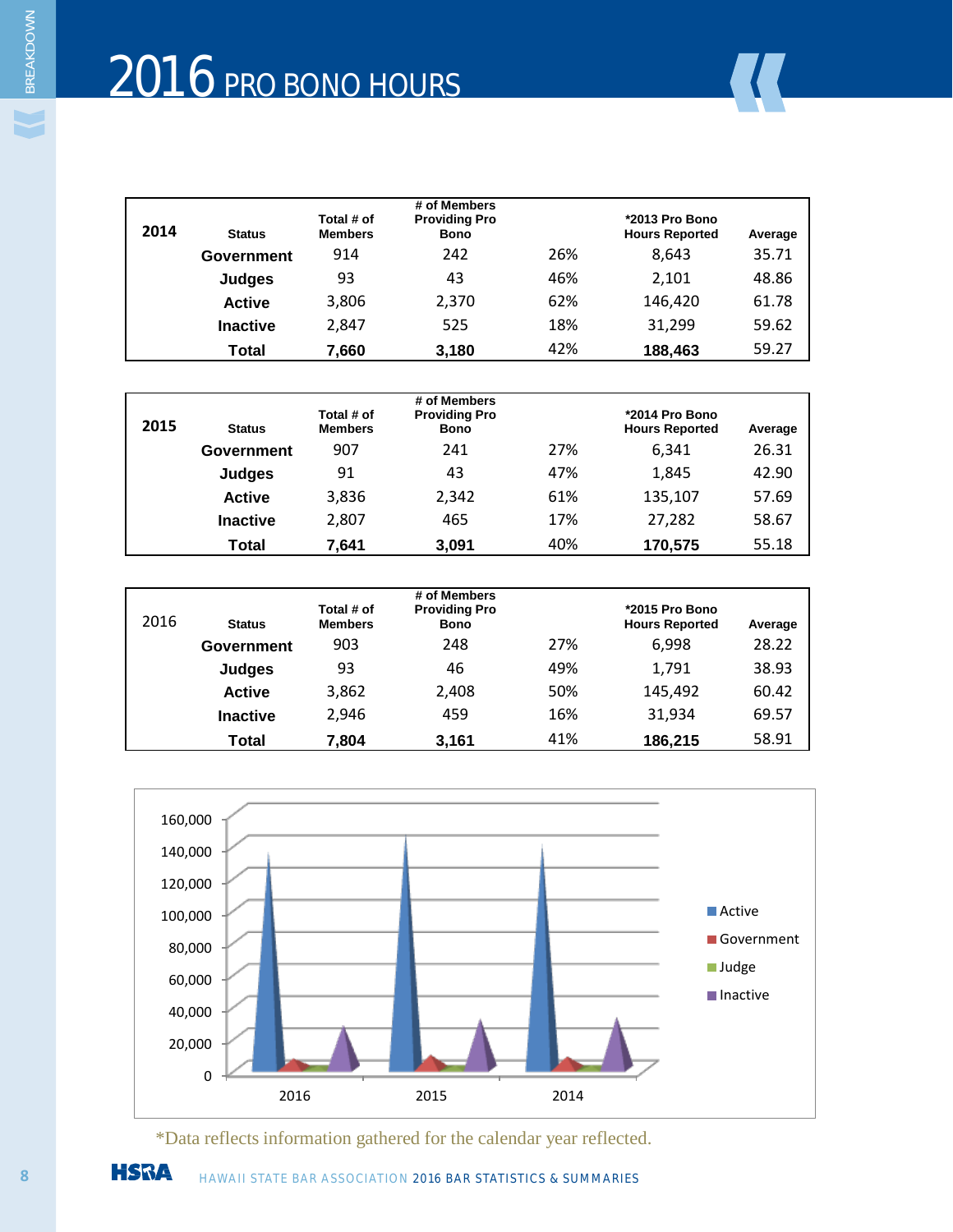

| <b>Status</b>   | *2015 Pro Bono Financial Contribution |
|-----------------|---------------------------------------|
| Government      | \$16,793                              |
| Judges          | \$5,630                               |
| <b>Active</b>   | \$612,463                             |
| <b>Inactive</b> | \$128,292                             |
| Total           | \$763,178                             |

Data reflects the prior information gathered for the calendar year reflected.



BREAKDOWN